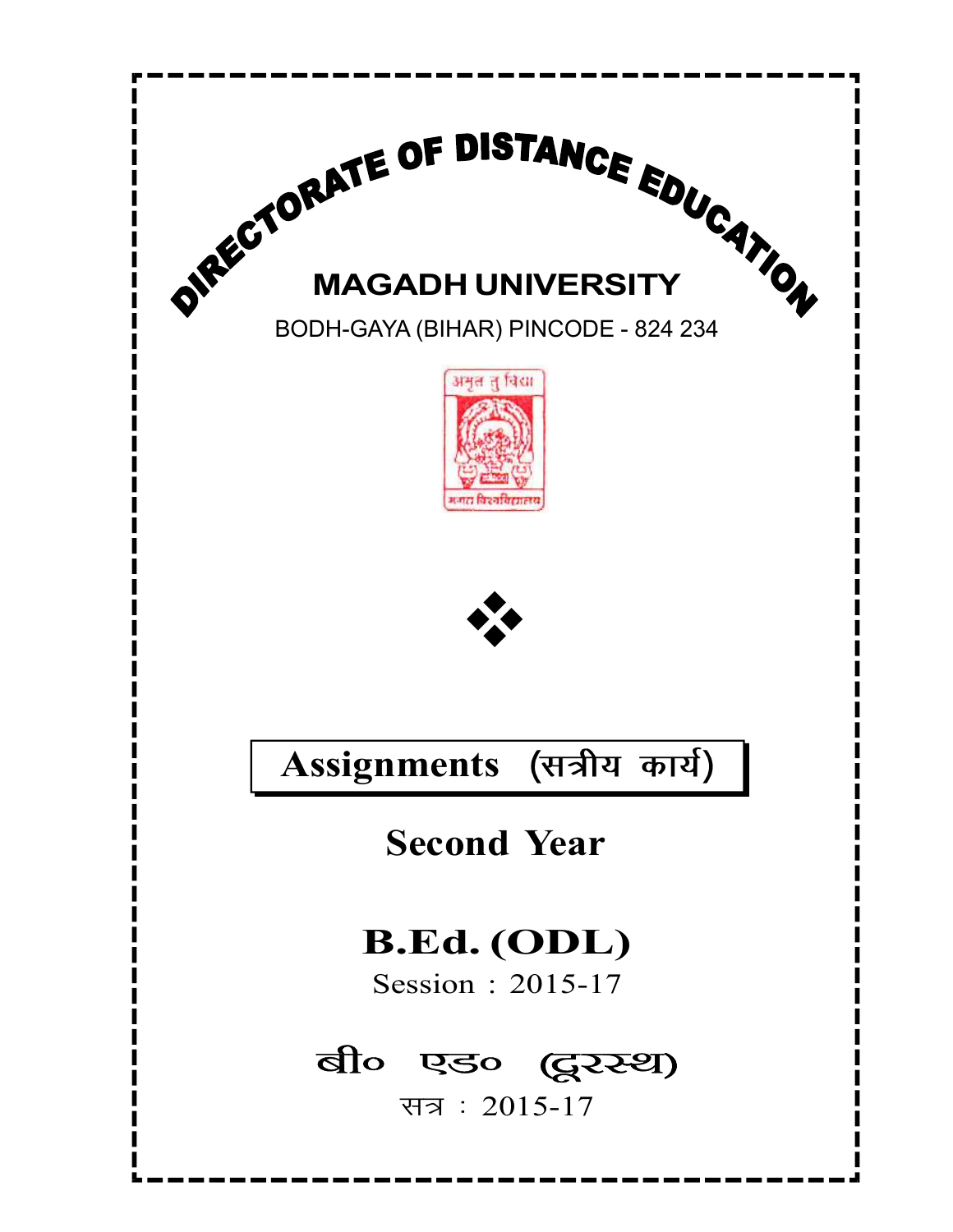#### PSS 1 : TEACHING OF ENGLISH

(Answer any two questions, each in 500-600 words)

- 1. What is the significance of Audio-Visual aids in the English classroom ? Illustrate with examples.
- 2. Critically examine and evaluate the present class ? English course book in Bihar state.
- 3. What do you mean by the bilingual methods of teaching English ? Explain its principals and advantages.
- 4. Differenceiate between the grammar translation method and direct method.

# COURSE - 7b

### PSS 2 : TEACHING OF URDU

(Answer any two questions, each in 500-600 words)

1. What is teaching method ? Discuss its all types.

 $-0.99$  (  $-0.999$  ) and  $-0.999$  and  $-0.999$  and  $-0.999$  and  $-0.999$ 

- 2. Briefly describe the history of Urdu language. r - ابود زمان کا را ریخ سے اپنی داشت کا اطہار کریں ۔
- 3. Prepare a lesson plan of Urdu prose from the text book. سیں تھائی کتاب ہے اورو نیٹر کیا ایک منصوبہ سبقی نیاز کریں
- 4. Discuss the qualities of a good Urdu language teaching.  $\sigma_{\rm s}/\omega$ ایک ایکی اسوریت استاد کے توسیدی کی بیان

 $\frac{1}{2}$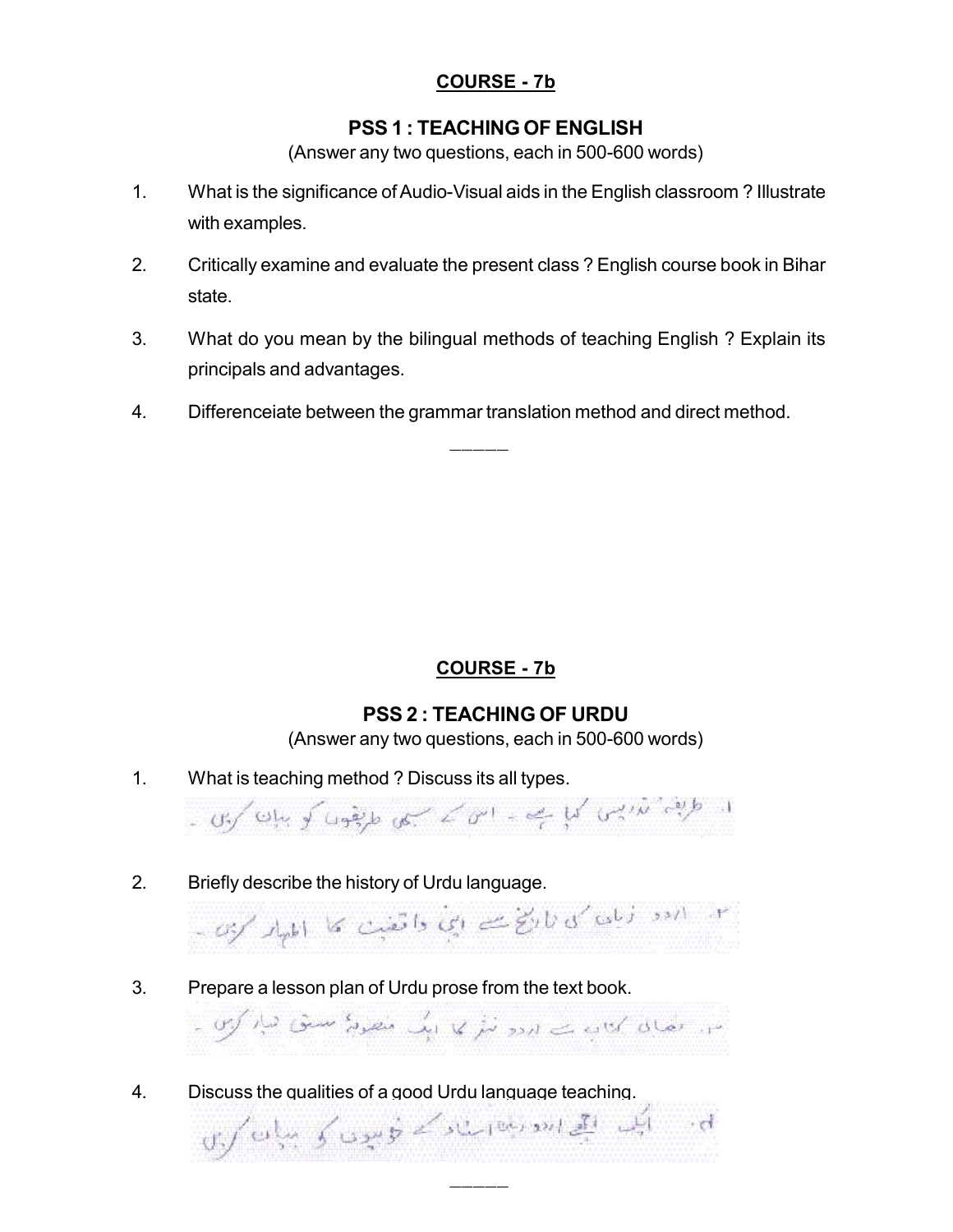#### PSS 3 : TEACHING OF HINDI/SANSKRIT

(Answer any two questions, each in 500-600 words)

- 1. हिन्दी शिक्षण में मनोवैज्ञानिक प्राविधियों का वर्णन करें।
- 2. गद्य शिक्षण के महत्त्व पर प्रकाश डालें एवं गद्य की पाठ्य योजना निर्माण कैसे करेंगे, बताएँ।
- 3. माध्यमिक स्तर पर निबंध रचना तथा कहानी लेखन कैसे करेंगे ? इनके मुख्य बिन्दुओं पर प्रकाश ज्ञालें।
- 4. हिन्दी भाषा में क्रियात्मक अनुसंधान क्या है ? वाचन दोषों को दूर करने की विधियाँ बताऐं। $\overline{a}$

 $\frac{1}{2}$ 

### COURSE - 7b

PSS 4 : TEACHING OF SOCIAL SCIENCE-1 (HISTORY & CIVICS) (Answer any two questions, each in 500-600 words)

- 1. शिक्षण को प्रभावशाली बनाने में T.L.M. की क्या भूमिका है ? व्याख्या करें।
- 2. पाठ्यचर्या निर्माण के विभिन्न सिद्धान्तों की व्याख्या करें।
- 3. पाठ्य योजना के विभिन्न सोपानों की व्याख्या करें।
- 4. अपने विषय के शिक्षण की आधुनिक विधियों का वर्णन करें।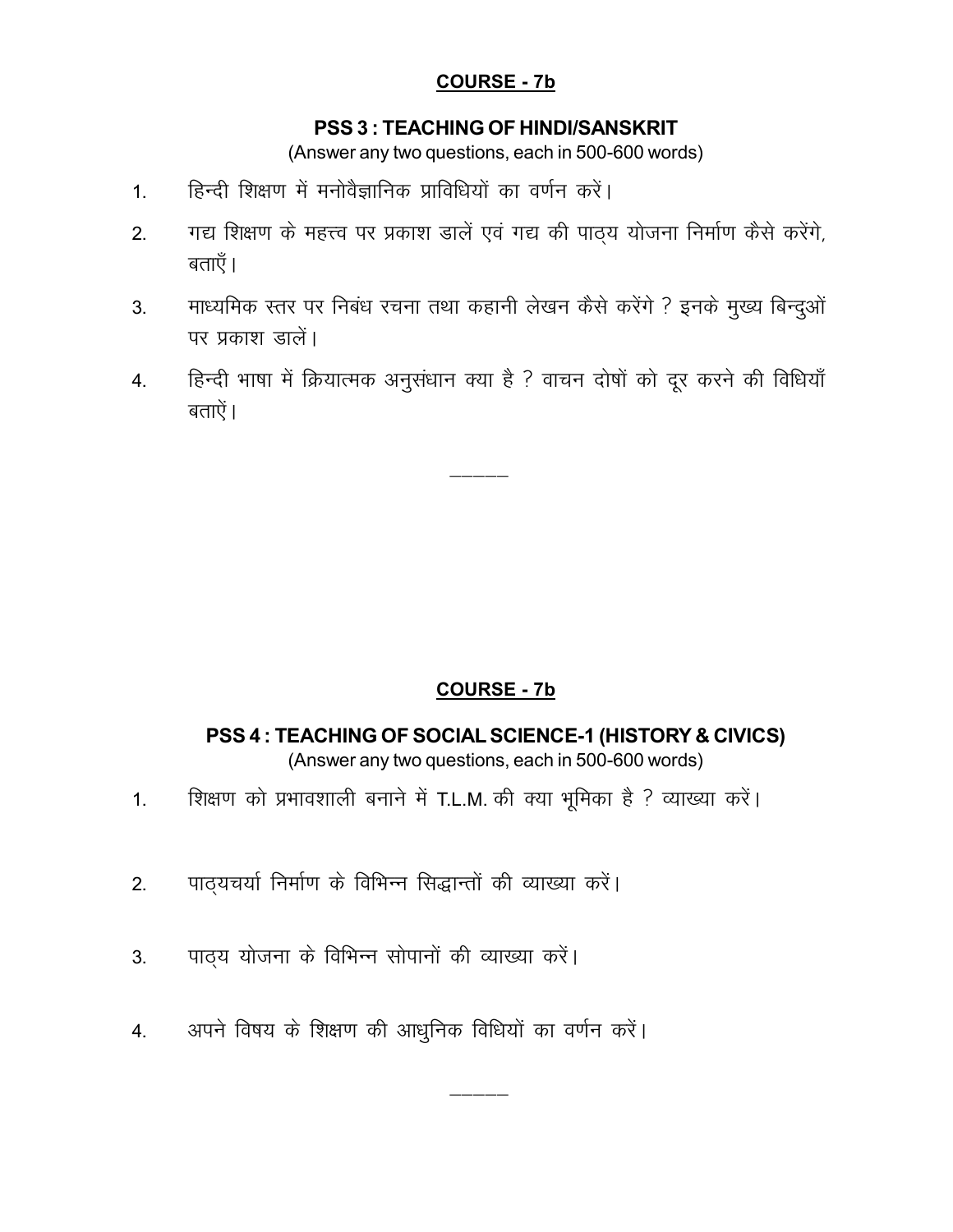## PSS 5 : TEACHING OF SOCIAL SCIENCE-2 (GEOGRAPHY & ECONOMICS)

(Answer any two questions, each in 500-600 words)

- 1. Explain the objectives of teaching Geography and Economics at secondary level. माध्यमिक स्तर पर भूगोल एवं अर्थशास्त्र शिक्षण के उद्दश्यों पर प्रकाश डालें।
- 2. What do you mean by lesson plan ? What are the characteristics of a good lesson plan ? पाठ्य-योजना से आप क्या समझते हैं ? एक अच्छे पाठ्य-योजना की क्या-क्या विशेषताएँ हैं ?
- 3. Describe the merits and demerits of long-answer type questions and short-answer type questions. दीर्घ-उत्तरीय प्रश्न एवं लघु-उत्तरीय प्रश्न के गुणों-दोषों की विवेचना करें।
- 4. What is curricullum ? Explain the different Principles of curriculum constructions. पाठयचर्या क्या है ? पाठयचर्या निर्माण के विभिन्न सिद्धान्तों की चर्चा करें।

 $\frac{1}{2}$ 

# COURSE - 7b

PSS 6 : TEACHING OF SCIENCE-1 (PHYSICAL SCIENCE) (Answer any two questions, each in 500-600 words)

- 1. विज्ञान से क्या समझते हैं ? भौतिक विज्ञान के विशेष महत्त्वों की व्याख्या करें।
- 2. विश्मी एक भारतीय भौतिक वैज्ञानिक के योगदान का वर्णन करें।
- 3. भौतिक विज्ञान के विभिन्न विधियों की व्याख्या करें तथा किसी एक के गुणों एवं दोषों को बतायें।
- $4.$   $\bullet$  भौतिक विज्ञान के शिक्षण कार्यों के लिए विभिन्न शिक्षण कौशल का वर्णन करें।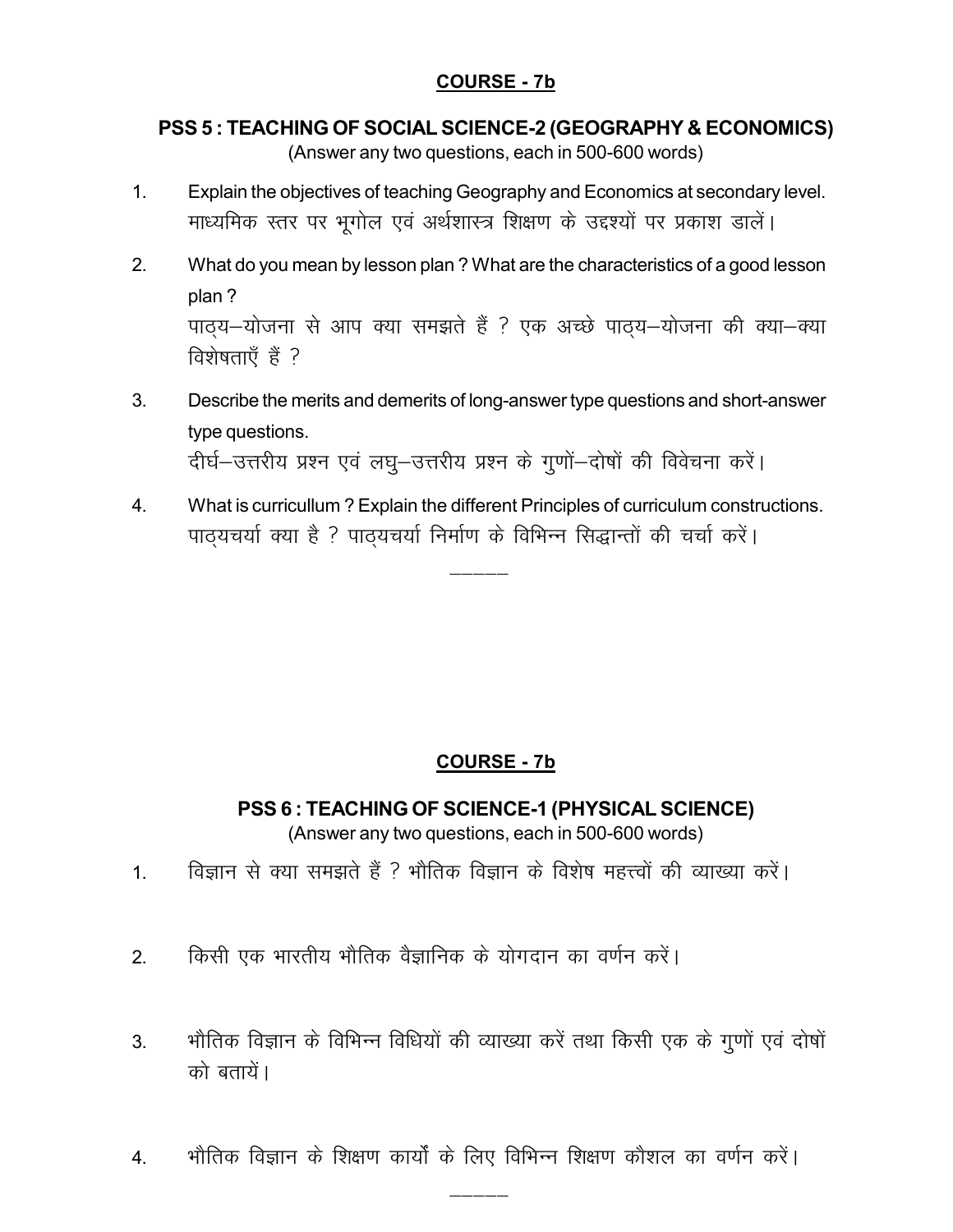#### PSS 7 : TEACHING OF SCIENCE-2 (BIOLOGICAL SCIENCE)

(Answer any two questions, each in 500-600 words)

- 1. What is science ? What are the objectives of teaching science ? विग़न क्या है ? विज्ञान शिक्षण के उद्देश्य क्या है ?
- 2. What are different methods of teaching Biological science ? जीव विज्ञान शिक्षण की विभिन्न शिक्षण विधियों के बारे में लिखें।
- 3. Write about different type of questions. विभिन्न प्रकार के प्रश्नों के बारे में लिखें।
- 4. Write about various professional development programm of Biological Science teachers.

जीव विज्ञान के शिक्षकों के व्यवसायिक विकास हेतू चलने वाले कार्यक्रमों के बारे में लिखें ।

# COURSE - 7b

### PSS 8 : TEACHING OF MATHEMATICS

(Answer any two questions, each in 500-600 words)

- 1. Discuss the aims and objectives of teaching Mathematics. गणित शिक्षण के लक्ष्य एवं उद्देश्यों की विवेचना कीजिए।
- 2. What is difference between syllabus and curriculum ? Describe briefly the principle of curriculum construcation. पाठ्यक्रम एवं पाठ्यचर्या में क्या अन्तर है ? पाठ्चर्या निर्माण के सिद्धान्तों का संक्षेप में वर्णन कीजिए।
- 3. What are the teachiques and strategies of teaching Mathematics. Discuss Analytic synthetic method of Teaching Mathematics with suitable examples. गणित शिक्षण मं तकनीकी एवं योजनाए क्या है ? उचित उदाहरणों के माध्यम से विश्लेषण-संश्लेषण विधि की विवेचना कीजिए।
- 4. What are diagnostic tests in Mathematics. Prepare a diagnostic test in Mathematics and suggest the remedial teaching for the same. गणित में निदानात्मक परीक्षणों से क्या अभिप्राय है ? गणित के एक निदानात्मक परीक्षण बनाइए एवं उसके लिए उपचारात्मक शिक्षण हेतु सुझाव दीजिए।

 $\frac{1}{2}$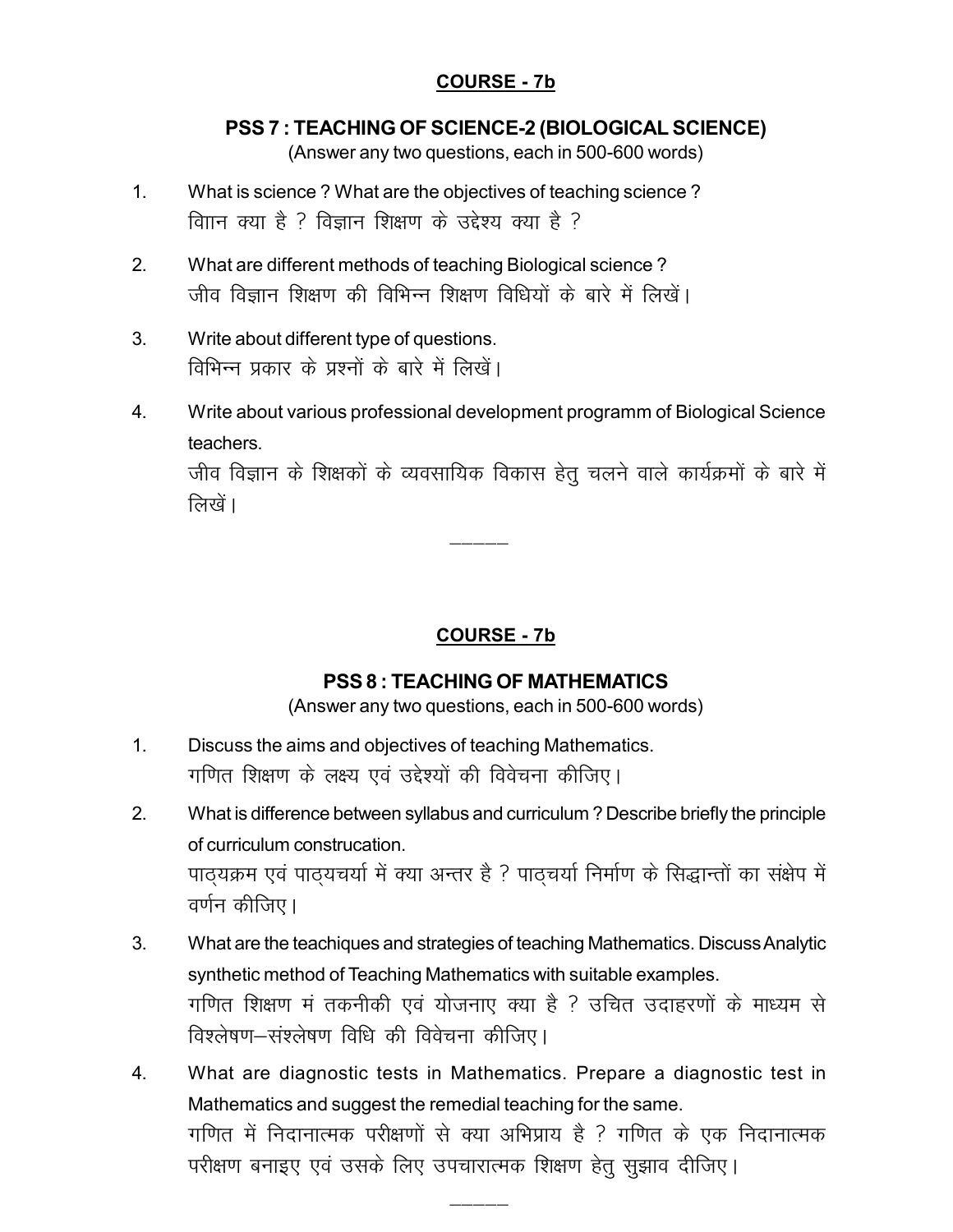## COURSE - 8

#### KNOWLEDGE & CURRICULUM

(Answer each question in 500-600 words)

- 1. What is knowledge. Write about types of sources of knowledge. ज्ञान क्या है ? ज्ञान के प्रकार और ज्ञान विभिन्न स्रोतों के बारे में लिखें।
- 2. पाठ्चर्या क्या है ? ज्ञान का पाठ्चर्या, पाठ्कर्म और पाठ्यपुस्तकों से क्या संबंध है।

 $\frac{1}{2}$ 

- 3. Write in detail about principals of making curriculum. पाठ्चर्या बनाने के सिद्धातों का विस्तार पूर्वक चर्चा करें।
- 4. How evaluation and recrision of curriculum is done ? पाठचार्या का मुल्यांकन और recrision कैसे किया जाता है ?

### COURSE - 9

#### ASSESSMENT FOR LEARNING

(Answer each question in 500-600 words)

- 1. What is evaluation ? Explain difference between measurement & evaluation. मूल्यांकन से आप क्या समझते हैं ? मापन तथा मूल्यांकन में अंतर स्पष्ट करें।
- 2. What are the characteristics of a good test ? एक अच्छे परीक्षण की क्या-क्या विशेषताएँ हैं ?
- 3. Explain the different tools and techniques for assessment of skills. कौशल को मापन की विभिन्न औजार एवं तकनीकों की विवेचना करें।
- 4. What is formative and summative assessment ? Write the difference between them. संरचनात्मक तथा योगात्मक मूल्यांकन के अर्थ को स्पष्ट करें ? एवं इसके अंतर पर प्रकाश डालें।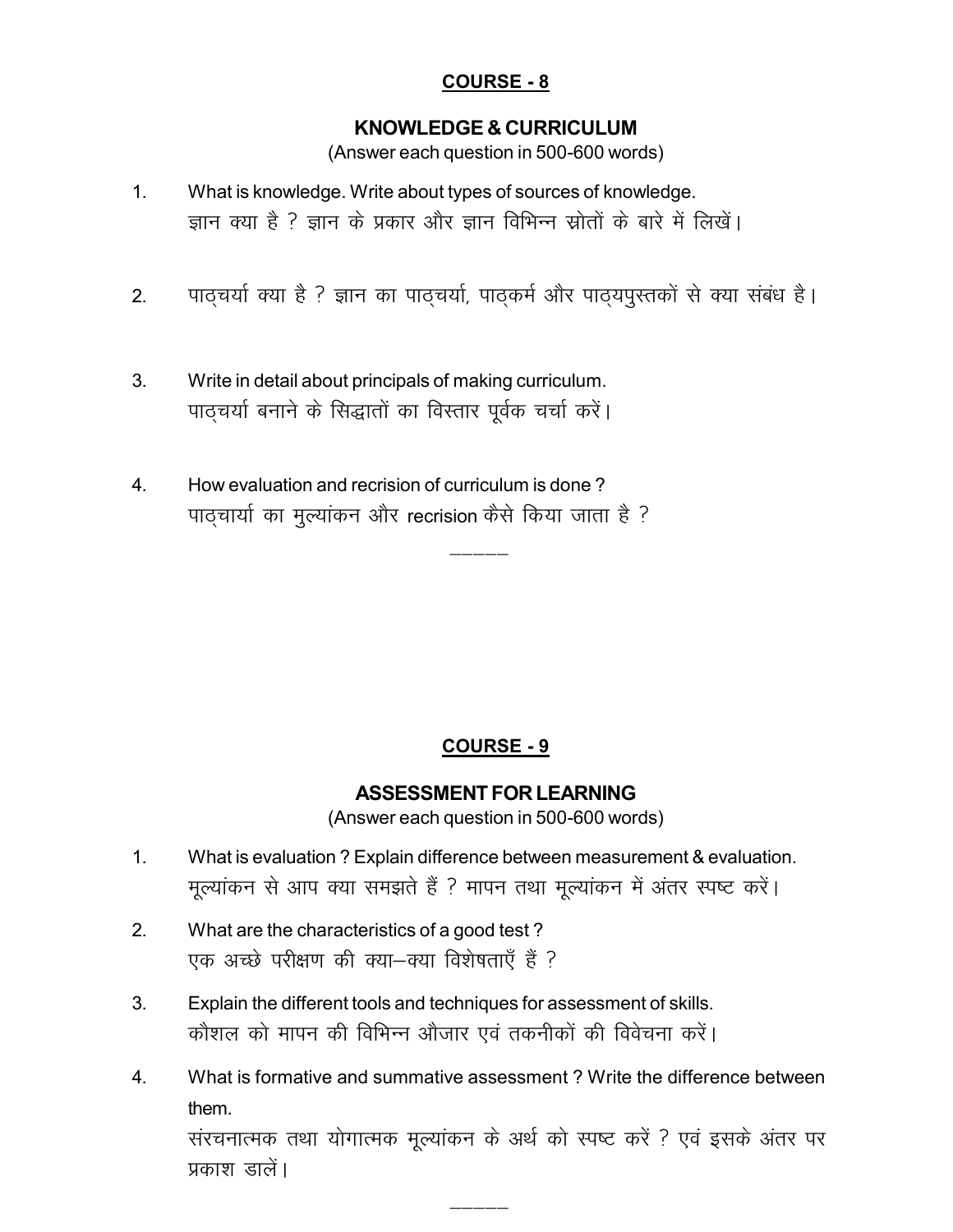## COURSE - 10

#### CREATIVE AN INCLUSIVE SCHOOL

(Answer any two questions, each in 500-600 words)

- 1. What do you understand by special education ? Describe its objectives. विशिष्ट शिक्षा से आप क्या समझते हैं ? इसके उद्देश्यों का वर्णन करें।
- 2. Throw light on the development of special education in India. भारत में विशिष्ट शिक्षा के विकास पर प्रकाश डालें।
- 3. Explain the kinds of learning disabilities. शिक्षण विकलांगता के प्रकार की व्याख्या करें।
- 4. Explain the inclusive education policies and programmes initiated in India. भारत में शुरू किए गए समावेशी शिक्षा नीतियों एवं कार्यक्रमों की व्याख्या करें।

# COURSE - 11 (OPTIONAL)

#### WORK EDUCATION AND OFFICE PROCESSING (OC - 1)

(Answer any two questions, each in 500-600 words)

1. Mention the meaning of characterstic of various type of official letter indicating their formats.

सरकारी पत्रों के अर्थ एवं विशेषताओं का वर्णन करते हुए विभिन्न प्रकार के सरकारी पत्रों का उल्लेख करें एवं उनके प्रारूप को दर्शाये।

- 2. Describe a meaning of office procedures. What is difference between office organization and office management ? कार्यालय नियमावली के अर्थ का वर्णन करें। कार्यालय संस्था एवं कार्यालय व्यवस्था को स्पष्ट करें।
- 3. Describe K.V.P. indicating merit & demerit thereof. किसान विकास पत्र की व्याख्या करें एवं इसके गुण और दोषों का वर्णन करे।
- 4. Define stock Register & Attendance Register. भण्डारन की पंजी एवं उपस्थिति पंजी की विवेचना करें।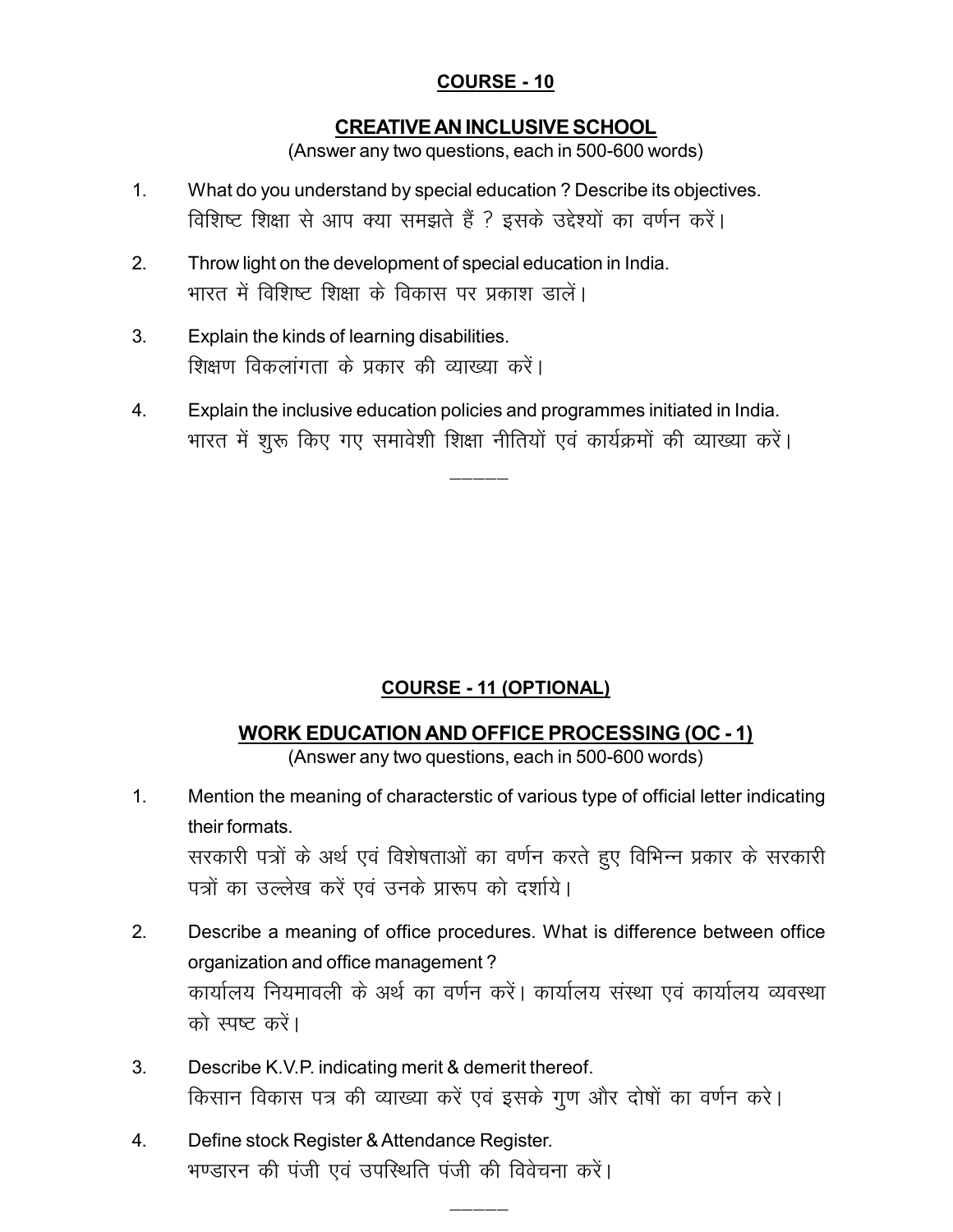### COURSE - 11 (OPTIONAL)

#### HEALTH & PHYSICAL EDUCATION (OC - 2)

(Answer any two questions, each in 500-600 words)

- 1. शारिरीक शिक्षा का अर्थ, परिभाषा एवं उसके प्रमुख उद्देश्यों का वर्णन करें।
- 2. एथलेटिक्स खेल के अंतर्गत दौड़, कूद एवं फेंक को विस्तार से समझाएँ।
- 3. योग से क्या समझते हैं दैनिक जीवन में योग का महत्व समझाएँ।
- 4. स्वास्थ्य शिक्षा क्या है ? आधुनिक युग में स्वास्थ्य शिक्षा के महत्व पर प्रकाश डालें।

# COURSE - 11 (OPTIONAL)

# PEACE EDUCATION (OC - 3)

(Answer any two questions, each in 500-600 words)

- 1. What do you mean by peace education ? Describe its pupose. शांति शिक्षा से क्या समझते हैं ? तथा इसके उद्देश्यों का वर्णन करें।
- 2. What are the different obstacles of peace education ? How it can be minimise ? शांति शिक्षा के क्या-क्या अवरोध है ? तथा इसे दूर करने के उपाय क्या हैं ?
- 3. Describe the curriculum or peace education. शांति शिक्षा के पाठ्यक्रम का वर्णन करें।
- 4. What are the contribution of peace education to establish the inter relatioship among different religion ? विभिन्न धर्मों के बीच आपसी सम्बन्ध स्थापित करने में शांति शिक्षा का क्या योगदान हे ?

 $\frac{1}{2}$